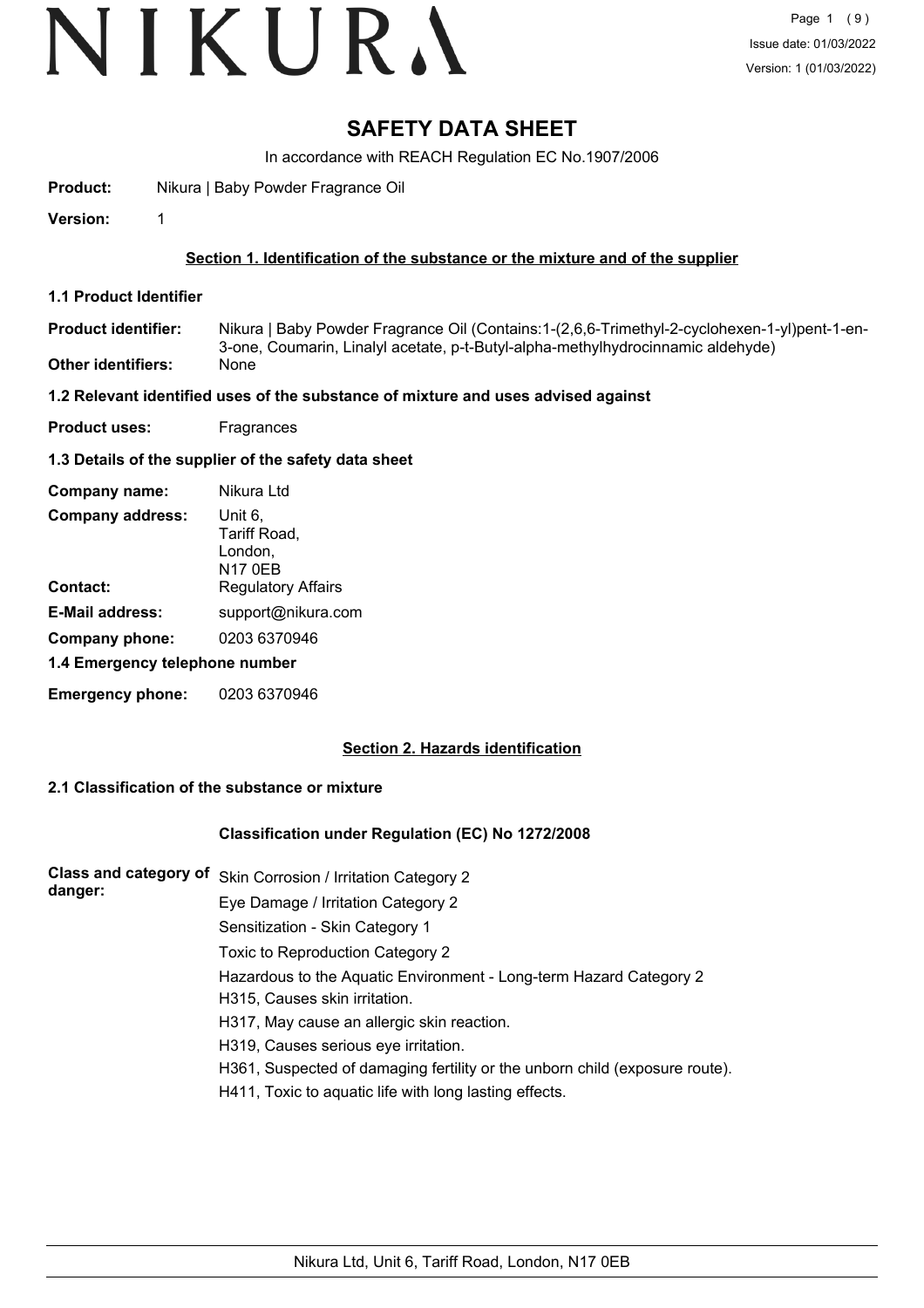# **SAFETY DATA SHEET**

In accordance with REACH Regulation EC No.1907/2006

**Product:** Nikura | Baby Powder Fragrance Oil

**Version:** 1

**2.2 Label elements**

|                                     | Classification under Regulation (EC) No 1272/2008                                                                                                                                                                                                                                                                                                                                                                                                                                                                                                                                                                                                                                                                                                                                                                                                                                                                                                                                                                                                                     |
|-------------------------------------|-----------------------------------------------------------------------------------------------------------------------------------------------------------------------------------------------------------------------------------------------------------------------------------------------------------------------------------------------------------------------------------------------------------------------------------------------------------------------------------------------------------------------------------------------------------------------------------------------------------------------------------------------------------------------------------------------------------------------------------------------------------------------------------------------------------------------------------------------------------------------------------------------------------------------------------------------------------------------------------------------------------------------------------------------------------------------|
| Signal word:                        | Warning                                                                                                                                                                                                                                                                                                                                                                                                                                                                                                                                                                                                                                                                                                                                                                                                                                                                                                                                                                                                                                                               |
| <b>Hazard statements:</b>           | H315, Causes skin irritation.<br>H317, May cause an allergic skin reaction.<br>H319, Causes serious eye irritation.<br>H361, Suspected of damaging fertility or the unborn child (exposure route).<br>H411, Toxic to aquatic life with long lasting effects.                                                                                                                                                                                                                                                                                                                                                                                                                                                                                                                                                                                                                                                                                                                                                                                                          |
| Supplemental<br>Information:        | EUH208, Contains Acetyl cedrene. May produce an allergic reaction.                                                                                                                                                                                                                                                                                                                                                                                                                                                                                                                                                                                                                                                                                                                                                                                                                                                                                                                                                                                                    |
| <b>Precautionary</b><br>statements: | P261, Avoid breathing vapour or dust.<br>P264, Wash hands and other contacted skin thoroughly after handling.<br>P272, Contaminated work clothing should not be allowed out of the workplace.<br>P273, Avoid release to the environment.<br>P280, Wear protective gloves/eye protection/face protection.<br>P302/352, IF ON SKIN: Wash with plenty of soap and water.<br>P305/351/338, IF IN EYES: Rinse cautiously with water for several minutes. Remove contact<br>lenses, if present and easy to do. Continue rinsing.<br>P308/313, IF exposed or concerned: Get medical advice/attention.<br>P333/313, If skin irritation or rash occurs: Get medical advice/attention.<br>P337/313, If eye irritation persists: Get medical advice/attention.<br>P362, Take off contaminated clothing and wash before reuse.<br>P391, Collect spillage.<br>P405, Store locked up.<br>P501, Dispose of contents/container to approved disposal site, in accordance with local<br>regulations.<br>P202, Do not handle until all safety precautions have been read and understood. |
| Pictograms:                         |                                                                                                                                                                                                                                                                                                                                                                                                                                                                                                                                                                                                                                                                                                                                                                                                                                                                                                                                                                                                                                                                       |
| 2.3 Other hazards                   |                                                                                                                                                                                                                                                                                                                                                                                                                                                                                                                                                                                                                                                                                                                                                                                                                                                                                                                                                                                                                                                                       |

**Other hazards:** None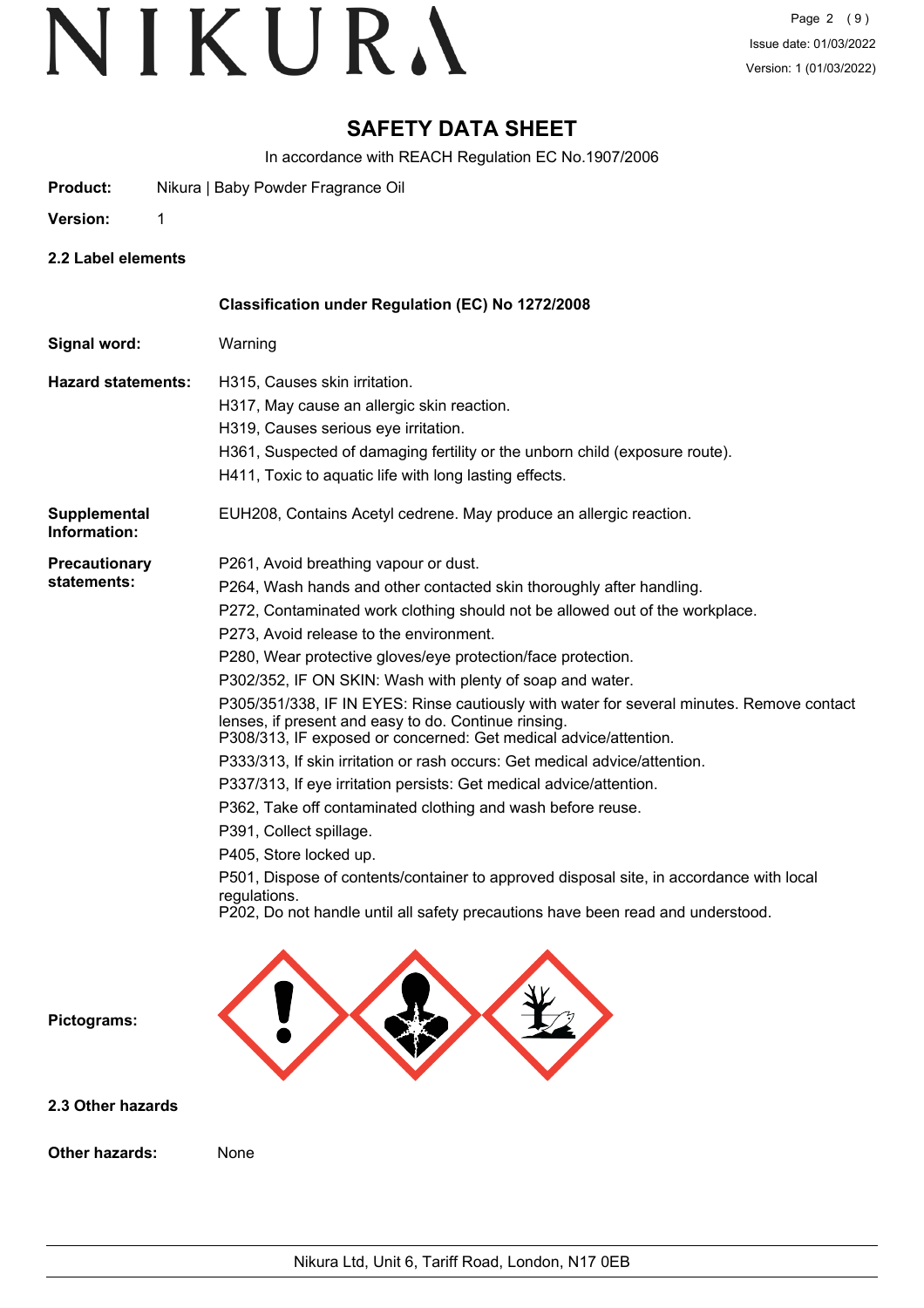# **SAFETY DATA SHEET**

In accordance with REACH Regulation EC No.1907/2006

**Product:** Nikura | Baby Powder Fragrance Oil

**Version:** 1

# **Section 3. Composition / information on ingredients**

#### **3.2 Mixtures**

#### **Contains:**

| <b>Name</b>                                                                               | <b>CAS</b> | <b>EC</b> | <b>REACH Registration</b><br>No. | $\%$      | <b>Classification for</b><br>(CLP) 1272/2008                                                                 |
|-------------------------------------------------------------------------------------------|------------|-----------|----------------------------------|-----------|--------------------------------------------------------------------------------------------------------------|
| lCoumarin                                                                                 | 91-64-5    | 202-086-7 |                                  | 10-<20%   | Acute Tox. 4-Skin<br> Sens. 1B:H302-H317.-                                                                   |
| Linalyl acetate                                                                           | 115-95-7   | 204-116-4 |                                  | 10-<20%   | lSkin Irrit. 2-Skin Sens.<br>1B:H315-H317.-                                                                  |
| Terpineol                                                                                 | 8000-41-7  | 232-268-1 |                                  | 10-<20%   | Skin Irrit. 2-Eye Irrit. 2;<br>H315-H319.-                                                                   |
| 1-(2,6,6-Trimethyl-2-<br>cyclohexen-1-yl)pent-1-<br>en-3-one                              | 17779-30-8 | 231-926-5 |                                  | 10-<20%   | Skin Irrit, 2-Skin Sens.<br>1B-Aquatic Chronic 2:<br>H315-H317-H411.-                                        |
| p-t-Butyl-alpha-<br>methylhydrocinnamic<br>aldehyde                                       | 80-54-6    | 201-289-8 |                                  | $5 - 10%$ | Acute Tox. 4-Skin Irrit.<br>2-Skin Sens. 1B-Repr.<br>2-Aquatic Chronic 3;<br>lH302-H315-H317-<br>H361-H412.- |
| Acetyl cedrene                                                                            | 32388-55-9 | 251-020-3 |                                  | $5 - 10%$ | Skin Sens. 1B-Aquatic<br>Acute 1-Aquatic<br>Chronic 1:H317-H410,-                                            |
| Amyl salicylate                                                                           | 2050-08-0  | 218-080-2 |                                  | $5 - 10%$ | Acute Tox. 4-Aquatic<br>Acute 1-Aquatic<br>Chronic 1;H302-H410,-                                             |
| $1,3,4,6,7,8$ -Hexahydro-<br>4,6,6,7,8,8-<br>hexamethylcyclopenta-<br>lgamma-2-benzopyran | 1222-05-5  | 214-946-9 |                                  | $5 - 10%$ | Aquatic Acute 1-<br>Aquatic Chronic 1;<br>H410.-                                                             |

## **Substances with Community workplace exposure limits:**

Not Applicable

**Substances that are persistent, bioaccumulative and toxic or very persistent and very bioaccumulative, greater than 0.1%:**

Not Applicable

## **Section 4. First-aid measures**

## **4.1 Description of first aid measures**

| Inhalation:           | Remove from exposure site to fresh air, keep at rest, and obtain medical attention.                                                 |
|-----------------------|-------------------------------------------------------------------------------------------------------------------------------------|
| Eye exposure:         | IF IN EYES: Rinse cautiously with water for several minutes. Remove contact lenses, if present<br>and easy to do. Continue rinsing. |
| <b>Skin exposure:</b> | IF ON SKIN: Wash with plenty of soap and water.                                                                                     |
| Ingestion:            | Rinse mouth with water and obtain medical attention.                                                                                |

# **4.2 Most important symptoms and effects, both acute and delayed**

Causes skin irritation.

May cause an allergic skin reaction.

Causes serious eye irritation.

Suspected of damaging fertility or the unborn child (exposure route).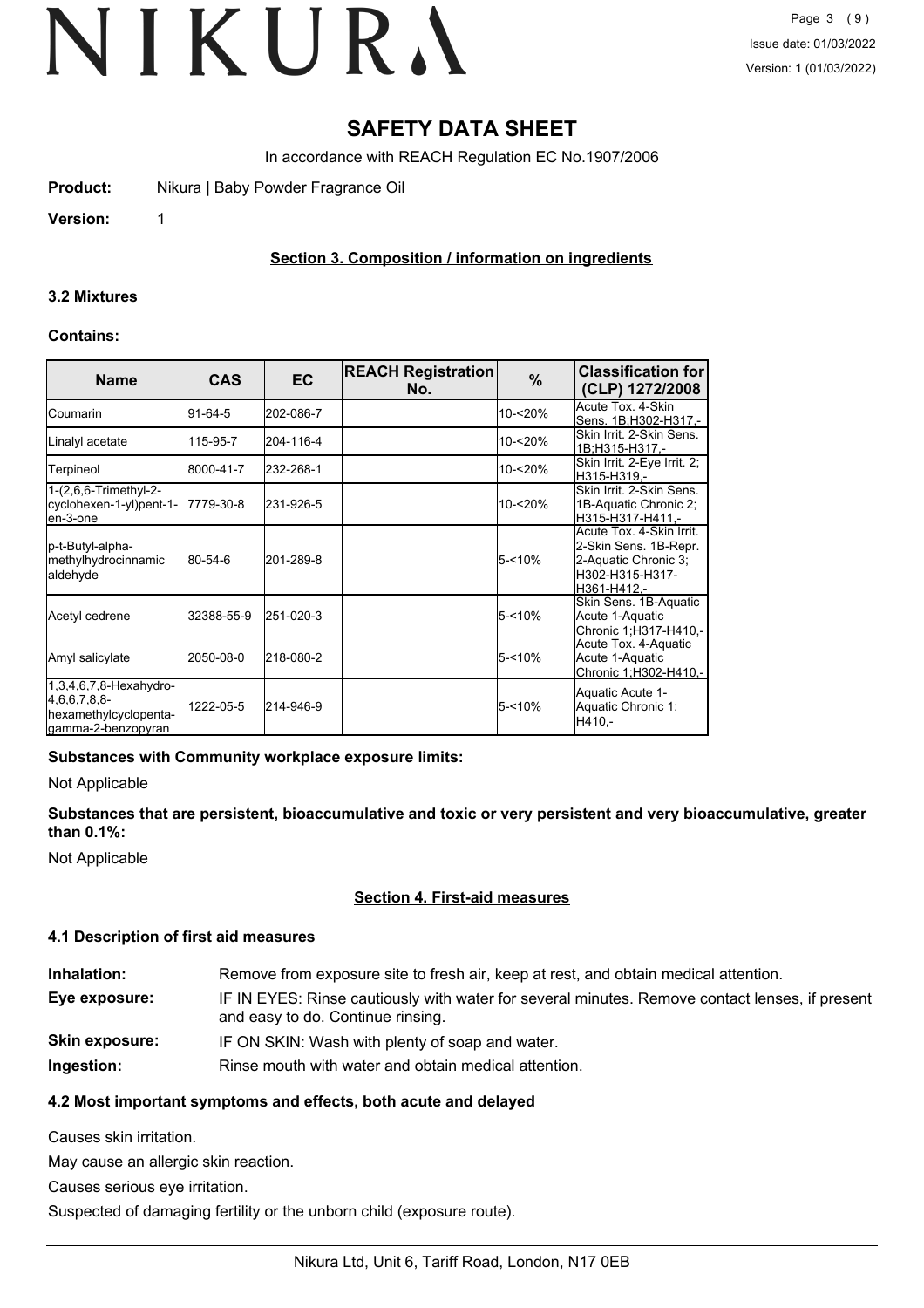# VIKURA

# **SAFETY DATA SHEET**

In accordance with REACH Regulation EC No.1907/2006

**Product:** Nikura | Baby Powder Fragrance Oil

**Version:** 1

# **4.3 Indication of any immediate medical attention and special treatment needed**

None expected, see Section 4.1 for further information.

# **SECTION 5: Firefighting measures**

## **5.1 Extinguishing media**

Suitable media: Carbon dioxide, Dry chemical, Foam.

## **5.2 Special hazards arising from the substance or mixture**

In case of fire, may be liberated: Carbon monoxide, Unidentified organic compounds.

#### **5.3 Advice for fire fighters:**

In case of insufficient ventilation, wear suitable respiratory equipment.

## **Section 6. Accidental release measures**

#### **6.1 Personal precautions, protective equipment and emergency procedures:**

Avoid inhalation. Avoid contact with skin and eyes. See protective measures under Section 7 and 8.

#### **6.2 Environmental precautions:**

Keep away from drains, surface and ground water, and soil.

## **6.3 Methods and material for containment and cleaning up:**

Remove ignition sources. Provide adequate ventilation. Avoid excessive inhalation of vapours. Contain spillage immediately by use of sand or inert powder. Dispose of according to local regulations.

# **6.4 Reference to other sections:**

Also refer to sections 8 and 13.

## **Section 7. Handling and storage**

## **7.1 Precautions for safe handling:**

Keep away from heat, sparks, open flames and hot surfaces. - No smoking. Use personal protective equipment as required. Use in accordance with good manufacturing and industrial hygiene practices. Use in areas with adequate ventilation Do not eat, drink or smoke when using this product.

# **7.2 Conditions for safe storage, including any incompatibilities:**

Store in a well-ventilated place. Keep container tightly closed. Keep cool. Ground/bond container and receiving equipment. Use explosion-proof electrical, ventilating and lighting equipment. Use only non-sparking tools. Take precautionary measures against static discharge.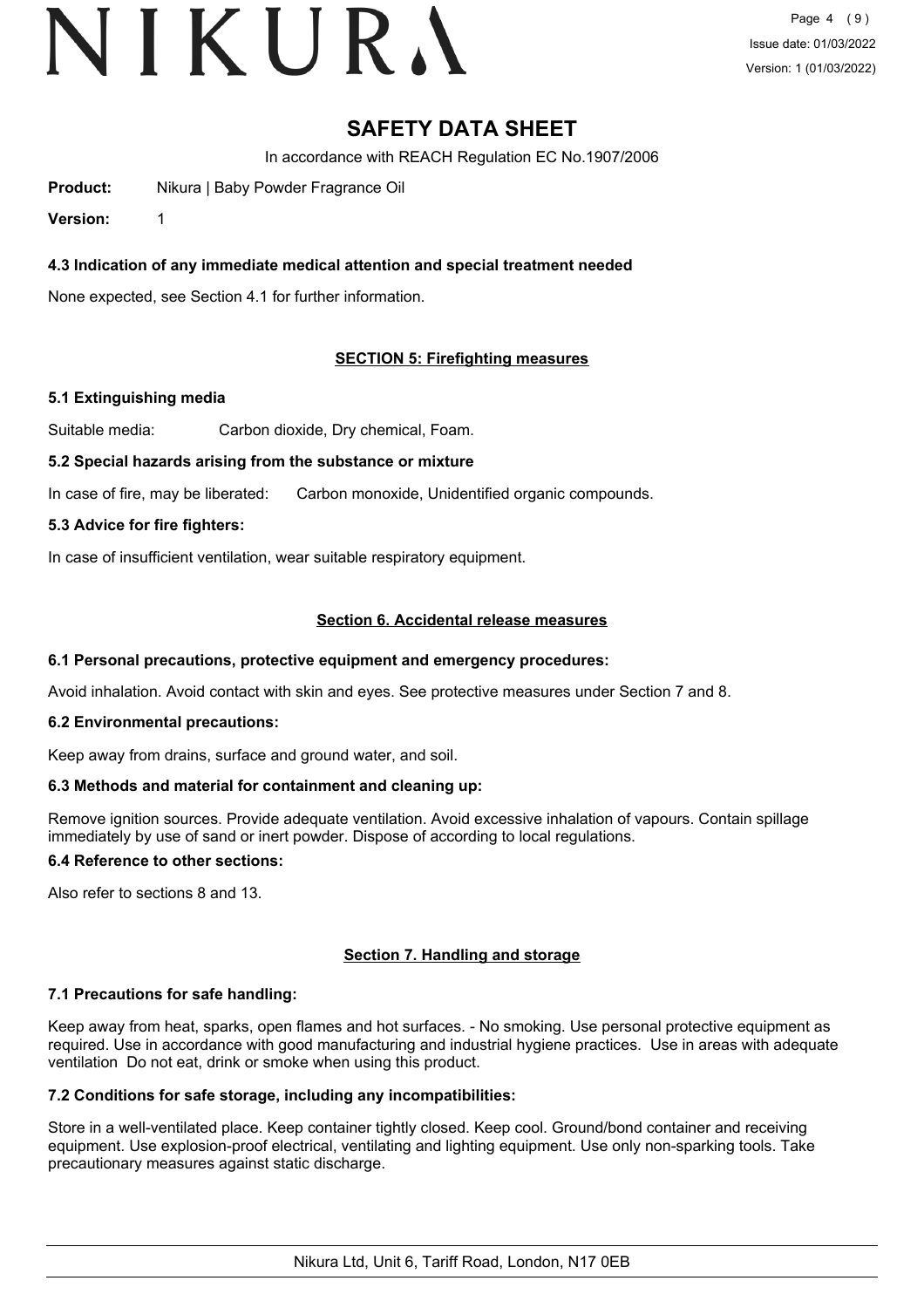# VIKURA

# **SAFETY DATA SHEET**

In accordance with REACH Regulation EC No.1907/2006

**Product:** Nikura | Baby Powder Fragrance Oil

**Version:** 1

# **7.3 Specific end use(s):**

Fragrances: Use in accordance with good manufacturing and industrial hygiene practices.

# **Section 8. Exposure controls/personal protection**

## **8.1 Control parameters**

Workplace exposure limits: Not Applicable

# **8.2 Exposure Controls**

# **Eye / Skin Protection**

Wear protective gloves/eye protection/face protection

# **Respiratory Protection**

Under normal conditions of use and where adequate ventilation is available to prevent build up of excessive vapour, this material should not require special engineering controls. However, in conditions of high or prolonged use, or high temperature or other conditions which increase exposure, the following engineering controls can be used to minimise exposure to personnel: a) Increase ventilation of the area with local exhaust ventilation. b) Personnel can use an approved, appropriately fitted respirator with organic vapour cartridge or canisters and particulate filters. c) Use closed systems for transferring and processing this material.

Also refer to Sections 2 and 7.

## **Section 9. Physical and chemical properties**

## **9.1 Information on basic physical and chemical properties**

| Appearance:                                          | Not determined                               |
|------------------------------------------------------|----------------------------------------------|
| Odour:                                               | Not determined                               |
| <b>Odour threshold:</b>                              | Not determined                               |
| pH:                                                  | Not determined                               |
| Melting point / freezing point:                      | Not determined                               |
| Initial boiling point / range:                       | Not determined                               |
| <b>Flash point:</b>                                  | $>93$ °C                                     |
| <b>Evaporation rate:</b>                             | Not determined                               |
| Flammability (solid, gas):                           | Not determined                               |
| <b>Upper/lower flammability or explosive limits:</b> | Product does not present an explosion hazard |
| Vapour pressure:                                     | Not determined                               |
| Vapour density:                                      | Not determined                               |
| <b>Relative density:</b>                             | Not determined                               |
| Solubility(ies):                                     | Not determined                               |
| Partition coefficient: n-octanol/water:              | Not determined                               |
| Auto-ignition temperature:                           | Not determined                               |
| <b>Decomposition temperature:</b>                    | Not determined                               |
| Viscosity:                                           | Not determined                               |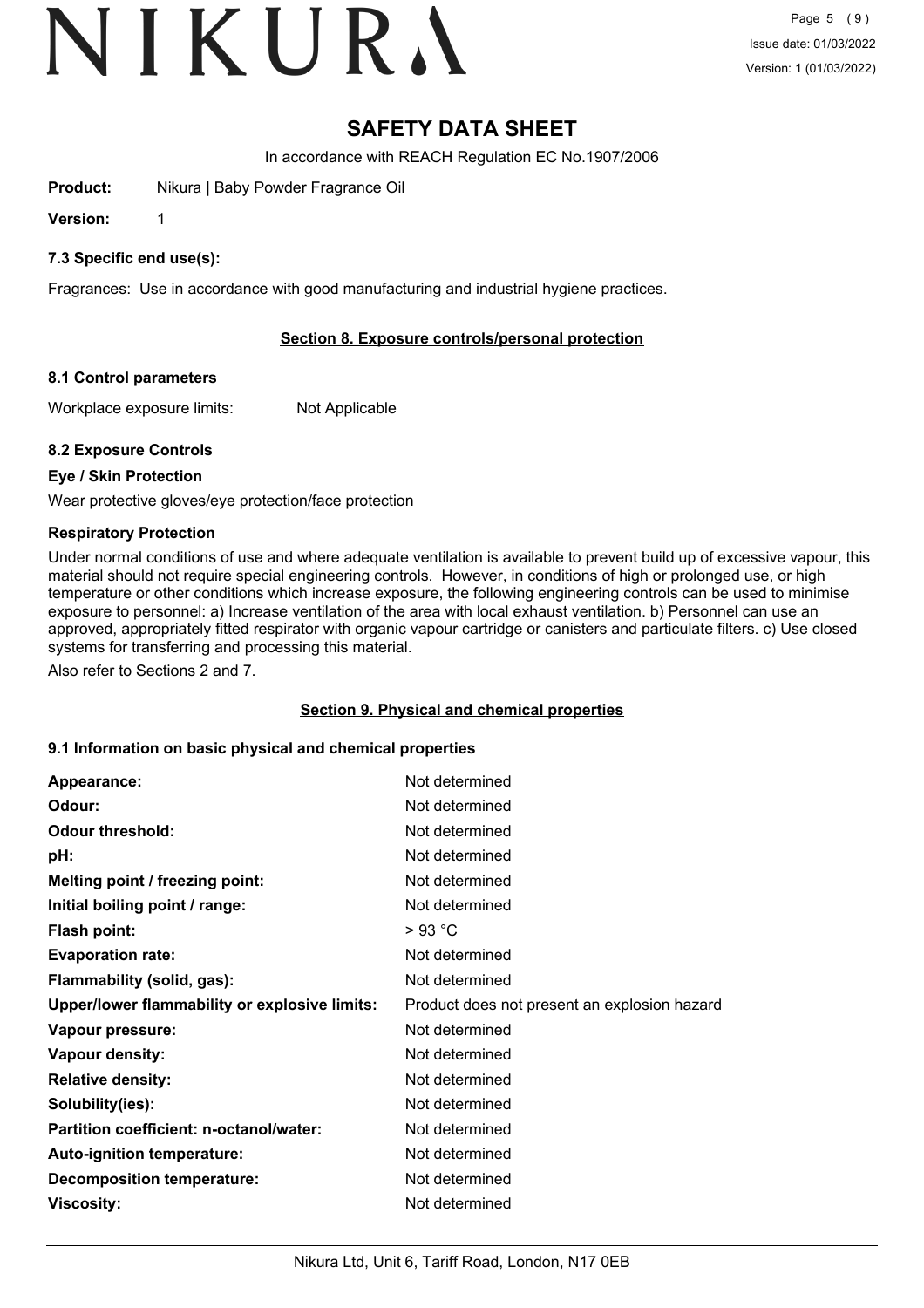Page 6 (9) Issue date: 01/03/2022 Version: 1 (01/03/2022)

# **SAFETY DATA SHEET**

In accordance with REACH Regulation EC No.1907/2006

**Product:** Nikura | Baby Powder Fragrance Oil

**Version:** 1

**Explosive properties:** Not expected **Oxidising properties:** Not expected

**9.2 Other information:** None available

# **Section 10. Stability and reactivity**

## **10.1 Reactivity:**

Presents no significant reactivity hazard, by itself or in contact with water.

#### **10.2 Chemical stability:**

Good stability under normal storage conditions.

#### **10.3 Possibility of hazardous reactions:**

Not expected under normal conditions of use.

#### **10.4 Conditions to avoid:**

Avoid extreme heat.

#### **10.5 Incompatible materials:**

Avoid contact with strong acids, alkalis or oxidising agents.

## **10.6 Hazardous decomposition products:**

Not expected.

## **Section 11. Toxicological information**

## **11.1 Information on toxicological effects**

This mixture has not been tested as a whole for health effects. The health effects have been calculated using the methods outlined in Regulation (EC) No 1272/2008 (CLP).

| <b>Acute Toxicity:</b>                    | Based on available data the classification criteria are not met. |
|-------------------------------------------|------------------------------------------------------------------|
| <b>Acute Toxicity Oral</b>                | 2089                                                             |
| <b>Acute Toxicity Dermal</b>              | Not Applicable                                                   |
| <b>Acute Toxicity Inhalation</b>          | Not Available                                                    |
| <b>Skin corrosion/irritation:</b>         | Skin Corrosion / Irritation Category 2                           |
| Serious eye damage/irritation:            | Eye Damage / Irritation Category 2                               |
| <b>Respiratory or skin sensitisation:</b> | Sensitization - Skin Category 1                                  |
| Germ cell mutagenicity:                   | Based on available data the classification criteria are not met. |
| <b>Carcinogenicity:</b>                   | Based on available data the classification criteria are not met. |
| <b>Reproductive toxicity:</b>             | Toxic to Reproduction Category 2                                 |
| <b>STOT-single exposure:</b>              | Based on available data the classification criteria are not met. |
| <b>STOT-repeated exposure:</b>            | Based on available data the classification criteria are not met. |
| <b>Aspiration hazard:</b>                 | Based on available data the classification criteria are not met. |

## **Information about hazardous ingredients in the mixture**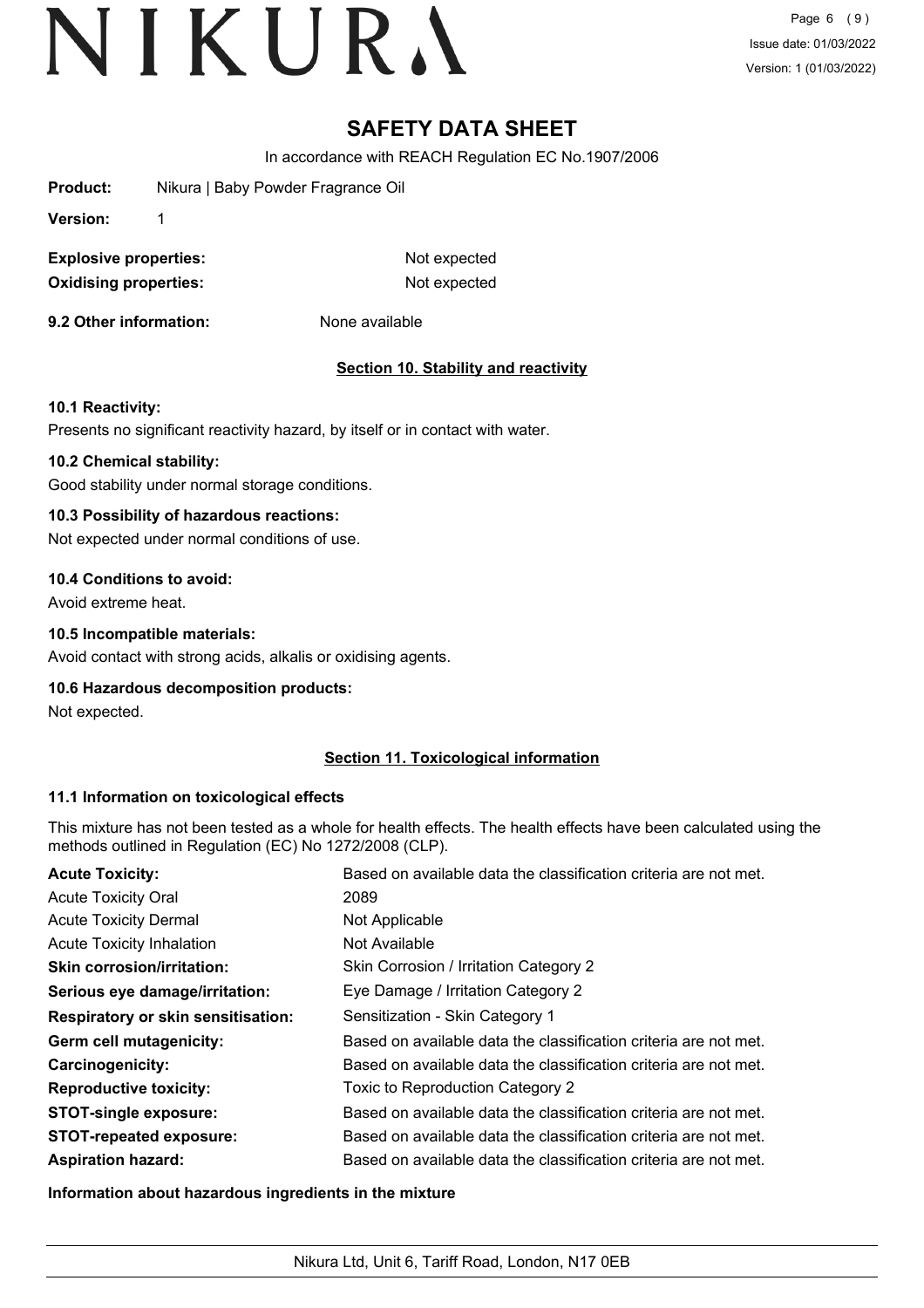# **SAFETY DATA SHEET**

In accordance with REACH Regulation EC No.1907/2006

**Product:** Nikura | Baby Powder Fragrance Oil

# **Version:** 1

| Ingredient                                          | <b>CAS</b>      | <b>EC</b>         | <b>LD50/ATE Oral</b> | LD50/ATE<br><b>Dermal</b> | LC50/ATE<br><b>Inhalation</b> | <b>LC50</b><br><b>Route</b> |
|-----------------------------------------------------|-----------------|-------------------|----------------------|---------------------------|-------------------------------|-----------------------------|
| Amyl salicylate                                     | 2050-08-0       | $ 218 - 080 - 2 $ | 2000                 | Not available             | Not available                 | <b>Not</b><br>available     |
| <b>Coumarin</b>                                     | $ 91-64-5 $     | 202-086-7         | 500                  | Not available             | Not available                 | <b>Not</b><br>available     |
| p-t-Butyl-alpha-<br>methylhydrocinnamic<br>aldehyde | $ 80 - 54 - 6 $ | 201-289-8         | 1390                 | Not available             | Not available                 | Not<br>available            |

Refer to Sections 2 and 3 for additional information.

# **Section 12. Ecological information**

## **12.1 Toxicity:**

| Toxic to aquatic life with long lasting effects. |               |
|--------------------------------------------------|---------------|
| 12.2 Persistence and degradability:              | Not available |
| 12.3 Bioaccumulative potential:                  | Not available |
| 12.4 Mobility in soil:                           | Not available |

**12.5 Results of PBT and vPvB assessment:**

This substance does not meet the PBT/vPvB criteria of REACH, annex XIII.

**12.6 Other adverse effects:** Not available

# **Section 13. Disposal considerations**

## **13.1 Waste treatment methods:**

Dispose of in accordance with local regulations. Avoid disposing into drainage systems and into the environment. Empty containers should be taken to an approved waste handling site for recycling or disposal.

## **Section 14. Transport information**

| 14.1 UN number:                    | UN3082                                                                                                                                                    |
|------------------------------------|-----------------------------------------------------------------------------------------------------------------------------------------------------------|
| 14.2 UN Proper Shipping Name:      | ENVIRONMENTALLY HAZARDOUS SUBSTANCE, LIQUID, N.O.S.<br>$(1,3,4,6,7,8$ -Hexahydro-4,6,6,7,8,8-hexamethylcyclopenta-gamma-2-<br>benzopyran, Acetyl cedrene) |
| 14.3 Transport hazard class(es):   | 9                                                                                                                                                         |
| <b>Sub Risk:</b>                   |                                                                                                                                                           |
| 14.4. Packing Group:               | Ш                                                                                                                                                         |
| <b>14.5 Environmental hazards:</b> | This is an environmentally hazardous substance.                                                                                                           |
| 14.6 Special precautions for user: | None additional                                                                                                                                           |
|                                    | 14.7 Transport in bulk according to Annex II of MARPOL73/78 and the IBC Code:                                                                             |

Not applicable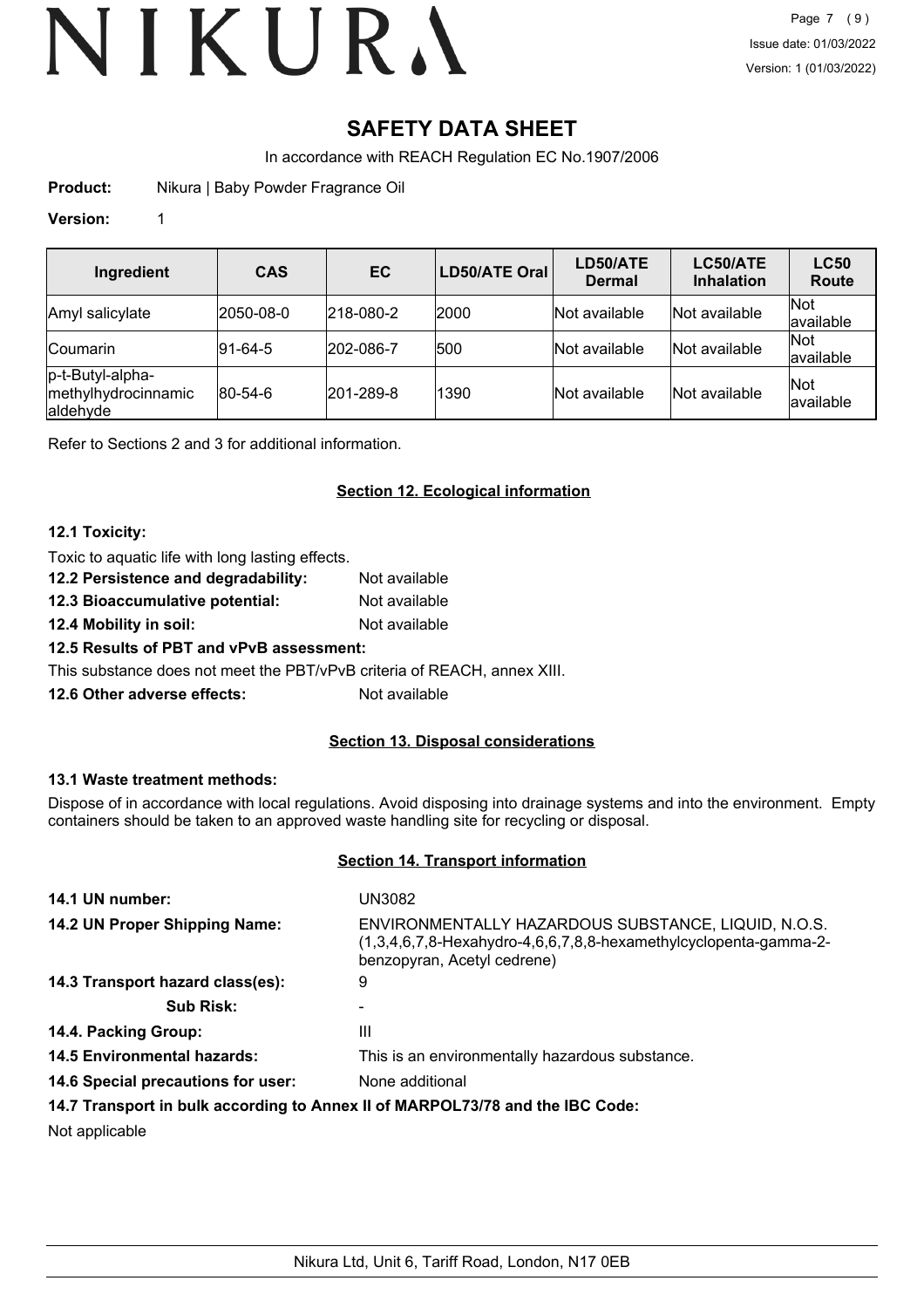# **SAFETY DATA SHEET**

In accordance with REACH Regulation EC No.1907/2006

**Product:** Nikura | Baby Powder Fragrance Oil

**Version:** 1

# **Section 15. Regulatory information**

**15.1 Safety, health and environmental regulations/legislation specific for the substance or mixture** None additional

## **15.2 Chemical Safety Assessment**

A Chemical Safety Assessment has not been carried out for this product.

# **Section 16. Other information**

| <b>Concentration % Limits:</b>  | EH C2=12.88% EH C3=1.28% EH C4=60.71% SCI 2=17.00% EDI 2=56.<br>67% SS 1=5.67% REP 2=51.00% |
|---------------------------------|---------------------------------------------------------------------------------------------|
| <b>Total Fractional Values:</b> | EH C2=7.76 EH C3=77.88 EH C4=1.65 SCI 2=5.88 EDI 2=1.76 SS 1=17.<br>$65$ REP 2=1.96         |
| Key to revisions:               |                                                                                             |

Not applicable

#### **Key to abbreviations:**

| <b>Abbreviation</b> | <b>Meaning</b>                                                                                                                      |
|---------------------|-------------------------------------------------------------------------------------------------------------------------------------|
| Acute Tox. 4        | Acute Toxicity - Oral Category 4                                                                                                    |
| Aquatic Acute 1     | Hazardous to the Aquatic Environment - Acute Hazard Category 1                                                                      |
| Aquatic Chronic 1   | Hazardous to the Aquatic Environment - Long-term Hazard Category 1                                                                  |
| Aquatic Chronic 2   | Hazardous to the Aquatic Environment - Long-term Hazard Category 2                                                                  |
| Aquatic Chronic 3   | Hazardous to the Aquatic Environment - Long-term Hazard Category 3                                                                  |
| Eye Irrit. 2        | Eye Damage / Irritation Category 2                                                                                                  |
| H302                | Harmful if swallowed.                                                                                                               |
| H315                | Causes skin irritation.                                                                                                             |
| H317                | May cause an allergic skin reaction.                                                                                                |
| H319                | Causes serious eye irritation.                                                                                                      |
| H361                | Suspected of damaging fertility or the unborn child (exposure route).                                                               |
| H410                | Very toxic to aquatic life with long lasting effects.                                                                               |
| H411                | Toxic to aquatic life with long lasting effects.                                                                                    |
| H412                | Harmful to aquatic life with long lasting effects.                                                                                  |
| P202                | Do not handle until all safety precautions have been read and understood.                                                           |
| P261                | Avoid breathing vapour or dust.                                                                                                     |
| P264                | Wash hands and other contacted skin thoroughly after handling.                                                                      |
| P270                | Do not eat, drink or smoke when using this product.                                                                                 |
| P272                | Contaminated work clothing should not be allowed out of the workplace.                                                              |
| P273                | Avoid release to the environment.                                                                                                   |
| P280                | Wear protective gloves/eye protection/face protection.                                                                              |
| P301/312            | IF SWALLOWED: call a POISON CENTER or doctor/physician if you feel unwell.                                                          |
| P302/352            | IF ON SKIN: Wash with plenty of soap and water.                                                                                     |
| P305/351/338        | IF IN EYES: Rinse cautiously with water for several minutes. Remove contact lenses, if present and easy to<br>do. Continue rinsing. |